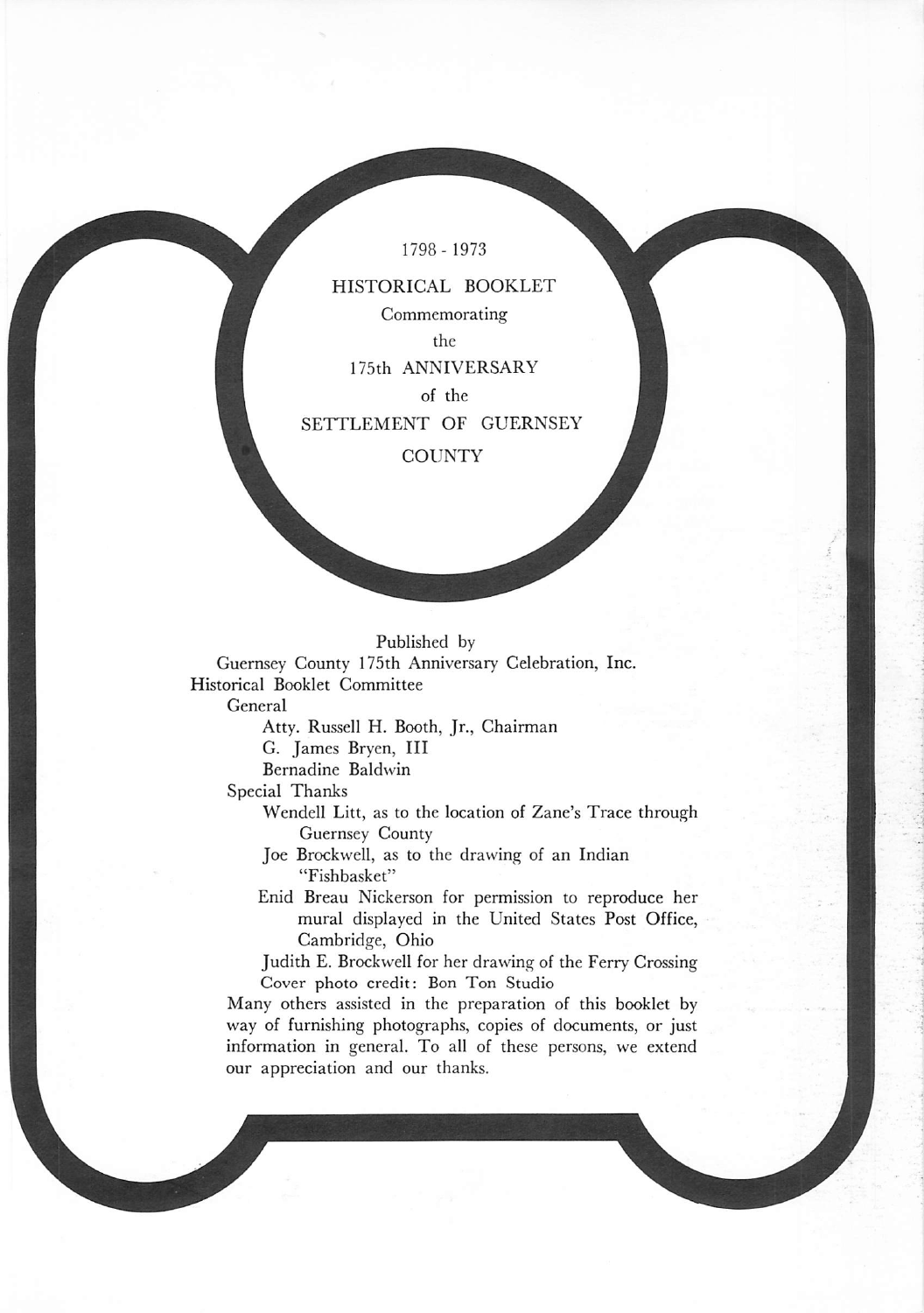## *Preface*

The history of Guernsey County has been told many times in the past and in far greater detail than can be set forth in this booklet. Starting with pioneer and traveler's accounts, the Henry Howe visits of 1846 and 1887, and the Household Guide, Sarchet and finally the Wolfe histories, there is little that we can add to what has already been so well said.

However, we believe that a booklet of this size can perhaps contribute some thing to an understanding of Guernsey County history by way of collating informa tion from many sources and "putting it into focus" if you will. For example, we have all heard of "Zane's Trace", but has anyone actually seen a map of it? Does anyone, now, really know its exact location as it passed through the county? As far as could be determined at this late date, such a map is to be found in this booklet. Another example: many of us can remember Rock Hill School, Hay House and Cross Roads. But years from now their locations and even their names will be forgotten. They are set forth here. So, too, are the turn-of-the-century mines, the forgotten towns and the old town names, and many other miscellaneous bits of county information. We have also set forth a bibliography for the person who may want to delve deeper into a particular facet of our story.

In short, it is hoped that this booklet, in addition to being interesting and informative, will be useful for the years to come.

議